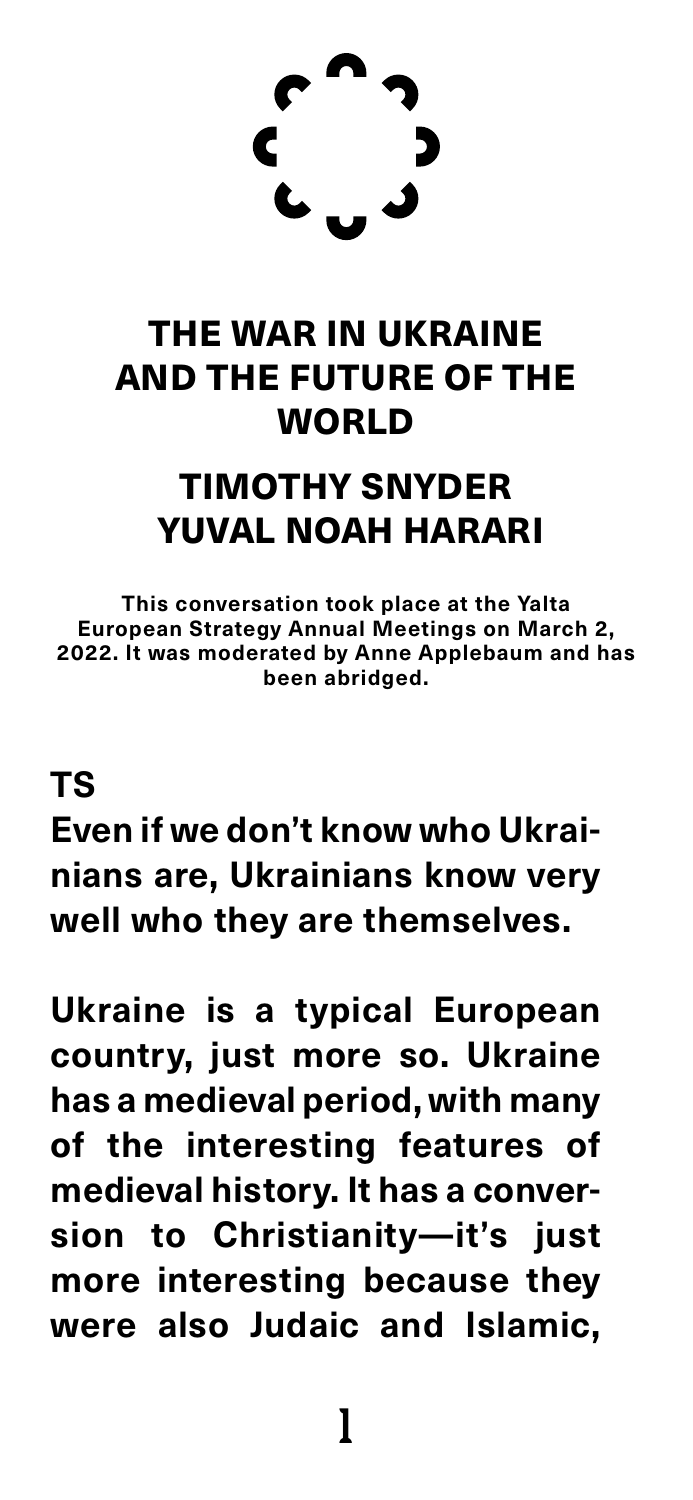**and actually multiple Christian options were considered. Ukraine has a very interesting Early Modern period. It passes through the Renaissance, it passes through the Reformation, just maybe a little bit more so. The Ukrainian Renaissance has multiple language questions as opposed to just one, as it was in most of Europe. The Reformation has multiple religious options, as opposed to just one or two, as in most of Europe. Ukraine has a very typical modern period. In the 19th century, in the territory where Ukraine now lies, there was a national movement. It was subjected to an unusual degree of oppression inside the Russian Empire. Ukraine, again very typically, began with a struggle for national liberation after the First World War, but it failed largely because of the success of the Russian Revolution and the creation of the Soviet Union. Everyone in the Soviet Union**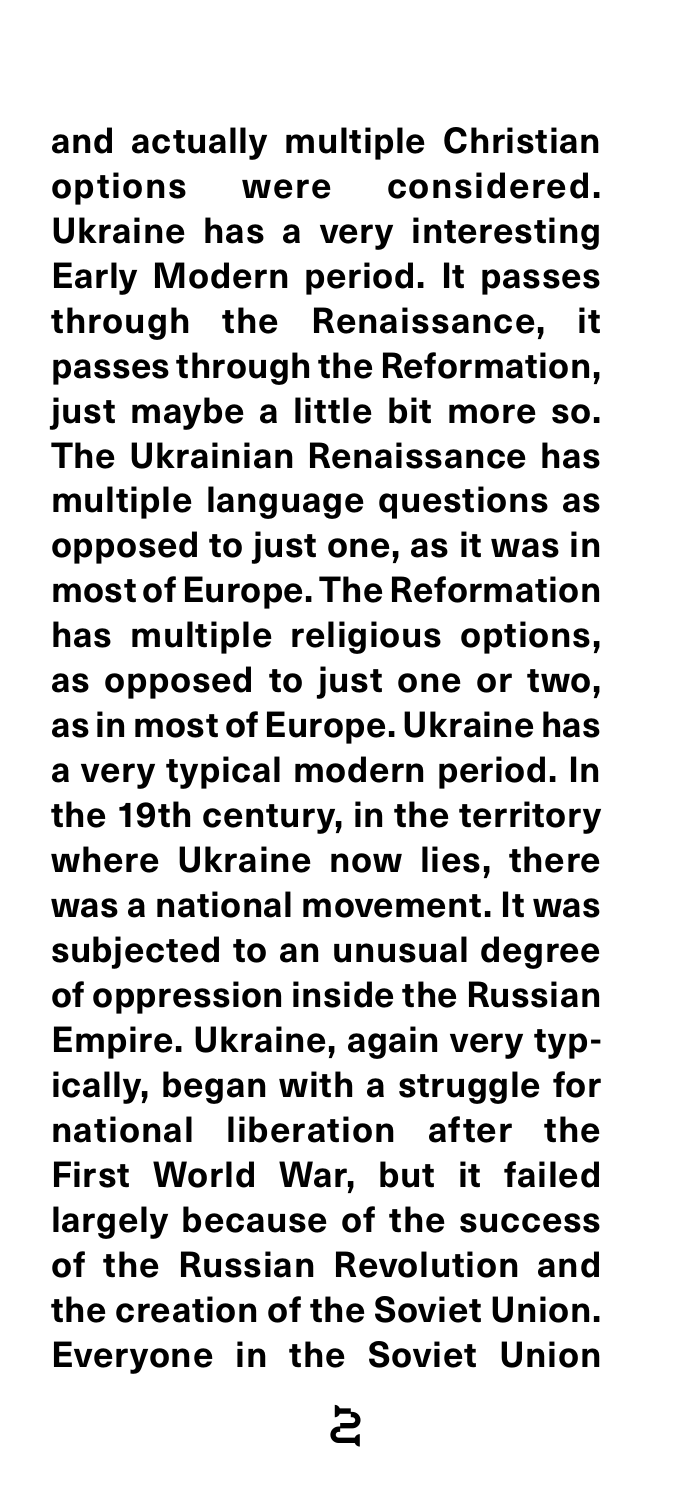**recognized that Ukraine was a nation. The Soviet Union was formed the way it was because the Ukrainian question was so important. In the 20th century, Ukraine was at the center of both of the major totalitarian aspirations: Stalin wished to create the Soviet Union by exploiting Ukraine, Hitler wished to create a German Empire in Eastern Europe also chiefly by exploiting Ukraine—which means that Ukraine was the most dangerous place to be when both Hitler and Stalin were in power. Since the end of the Soviet Union, Ukraine has been an independent state. In both 2004 and 2014, Ukrainians rose up to try to prevent a Russian-backed oligarchy from weakening their institutions,** 

#### **their state, and their future.**

### YNH I think that the whole war is about the existence of the Ukrainian nation. Putin's idea is that there is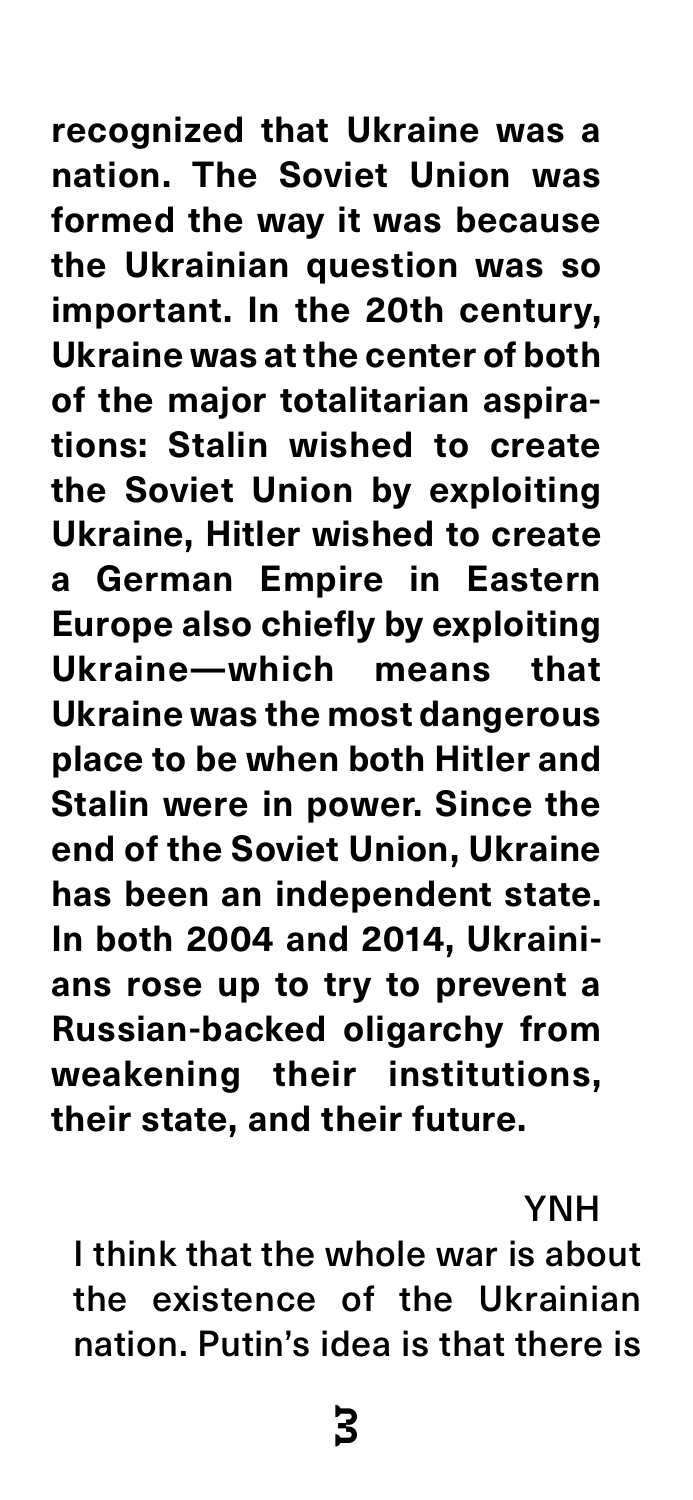no Ukraine. This is his whole rationale. He's built this fantasy in his head that Ukraine doesn't exist; that Ukrainians are just Russians; that they want to be absorbed by Russia; and are prevented by some gang of Nazis. This fantasy has led him to invade Ukraine, expecting that Zelenskyy would just flee, that the army would surrender, and the population would throw flowers on the Russian tanks. But Zelenskyy didn't flee; the army is fighting like hell; and the population is throwing Molotov cocktails on the Russian tanks**—**not flowers.

In this sense, Putin has already lost the war, because this is a war about the very existence of the Ukrainian nation. And now everybody around the world knows that Ukraine is a

#### very, very real nation.

**I think there's the classic issue of tyranny here. We're in Plato territory or Shakespeare territory: the aging, lonely tyrant who can't** 

 $\mathbf{U}$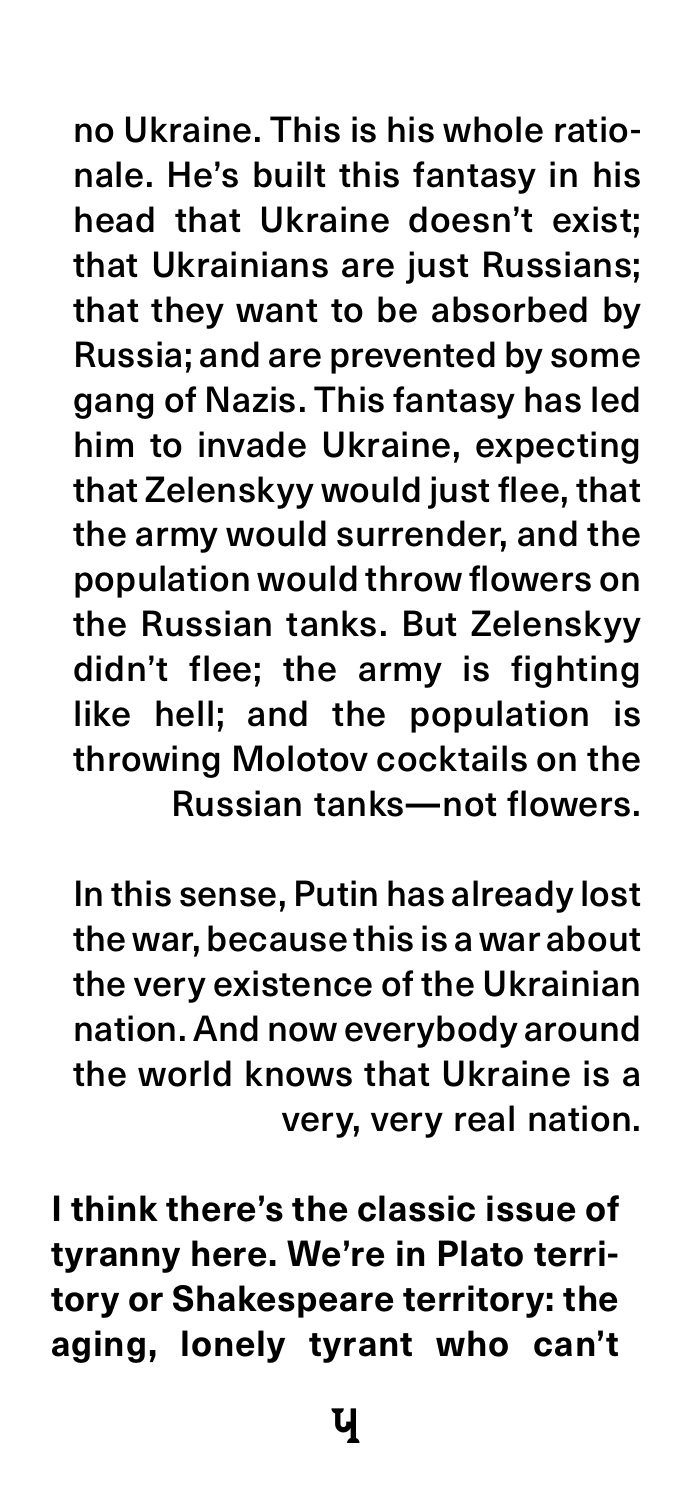**listen and has to escalate. What I would emphasize as a related point, is we're seeing a kind of confrontation between history and myth. Putin's myth is that for one thousand years, Ukraine, Belarus, and Russia existed together. Putin seems to really believe that Ukraine owes everything to Russia. He seems to really believe that only the Russians suffered during the Second World War, and not the Jews or the Belarusians, or the Ukrainians. He also seems to be chiefly concerned, not with what happens right now, but with being remembered as a great Russian leader in the future, which is why I think he's not so concerned with the losses of Russian soldiers, or the Russian economy, or Russian** 

#### **interests in any broad sense. I think he's beyond all of that.**

I think that Putin's at the stage where he's thinking about his place in history. And he's completely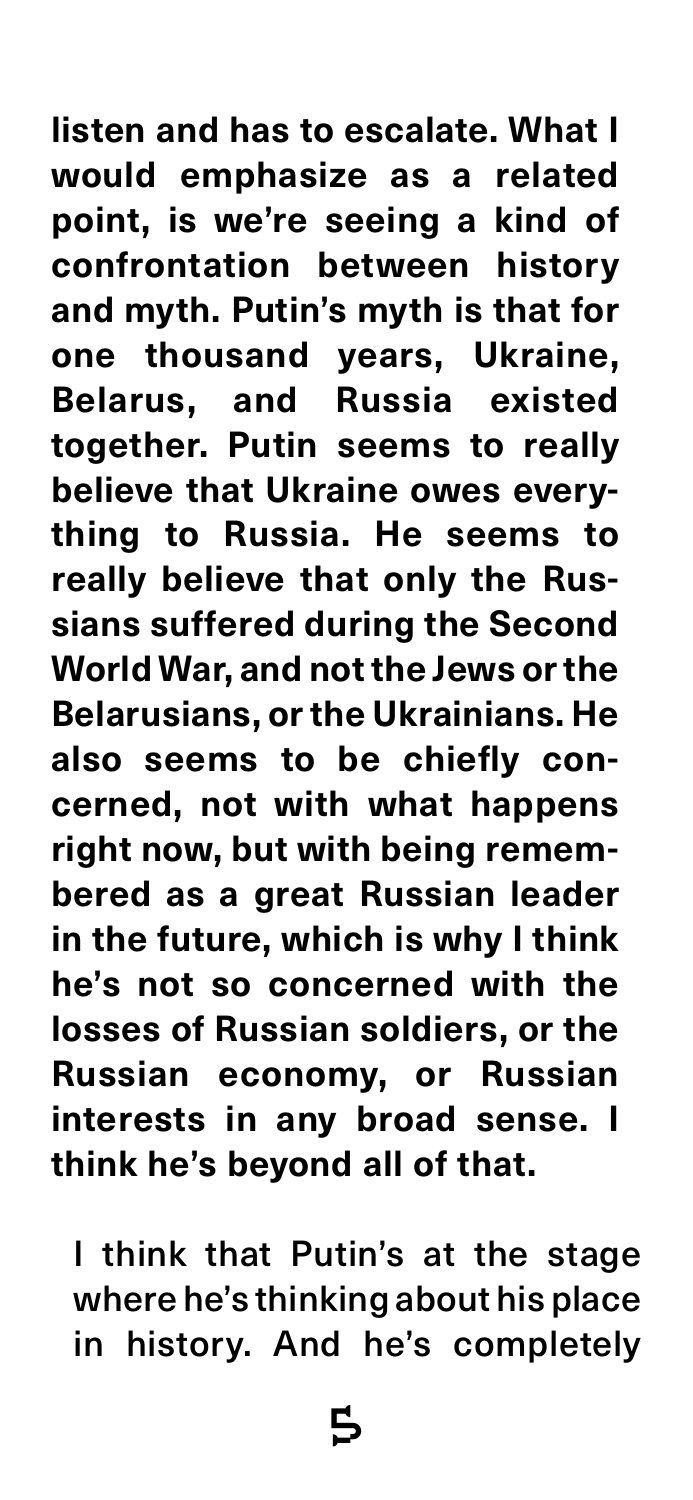wrong; after the fall of the Soviet Union, Russians and Ukrainians were not enemies. He is creating this with his own hands—he is turning them into enemies. This will be his legacy. He is planting seeds of hatred for generations, and this will be his legacy for regional history. If you look even more broadly, then he's dragging

the whole of humankind back to an era of war, that we thought we'd left behind in 1945.

People sometimes say that the long peace we've been living through has been a fantasy of poets and artists and leftist intellectuals. But that's not the case. It has been driven by the numbers in budgets. If you look at governments around the world, in 2020, the average defense budget was about 6%. In Europe, it was about 3%. Historically, this is absolutely amazing. For most of history, emperors, kings, and princes spent 40%, 50%, or 70% on their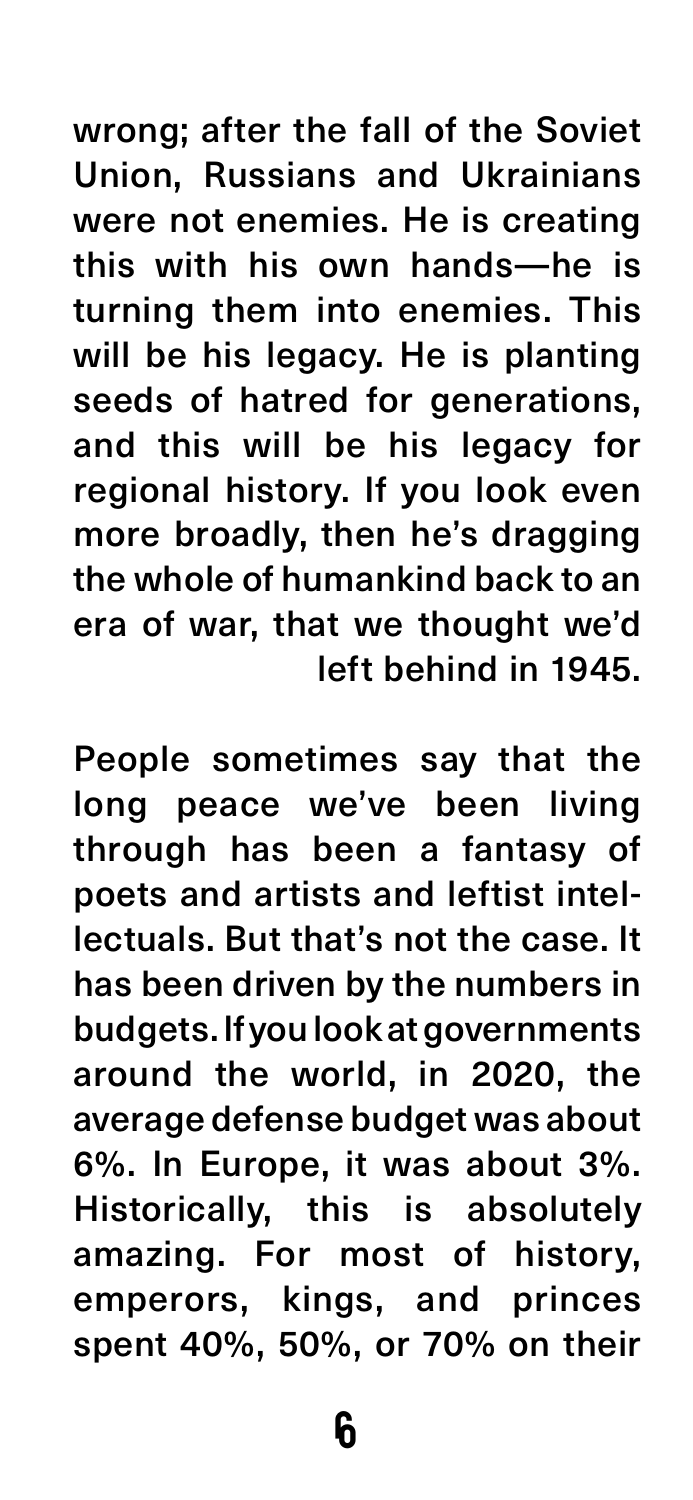military. Lower defense spending is the basis for having good health care systems and education systems. Now, the day after the invasion, Germany has doubled its defense budget. It's what they should do in this situation—but we also need to understand the implications. If we allow aggression to win, it will hurt every person on the

planet, and not just the immediate people involved in Ukraine and Russia.

**Well, what we're observing has to do with a larger process in European history. The Europeans found a very good answer about what to do after Empire, which is European integration. European integration has served an increasing amount of Europe very well as the economic and cultural basis for peace and prosperity for three generations. The Ukrainans understand this, which is why in 2004 and in 2014, and now as President Zelenskyy applies for** 

 $\mathbf{H}$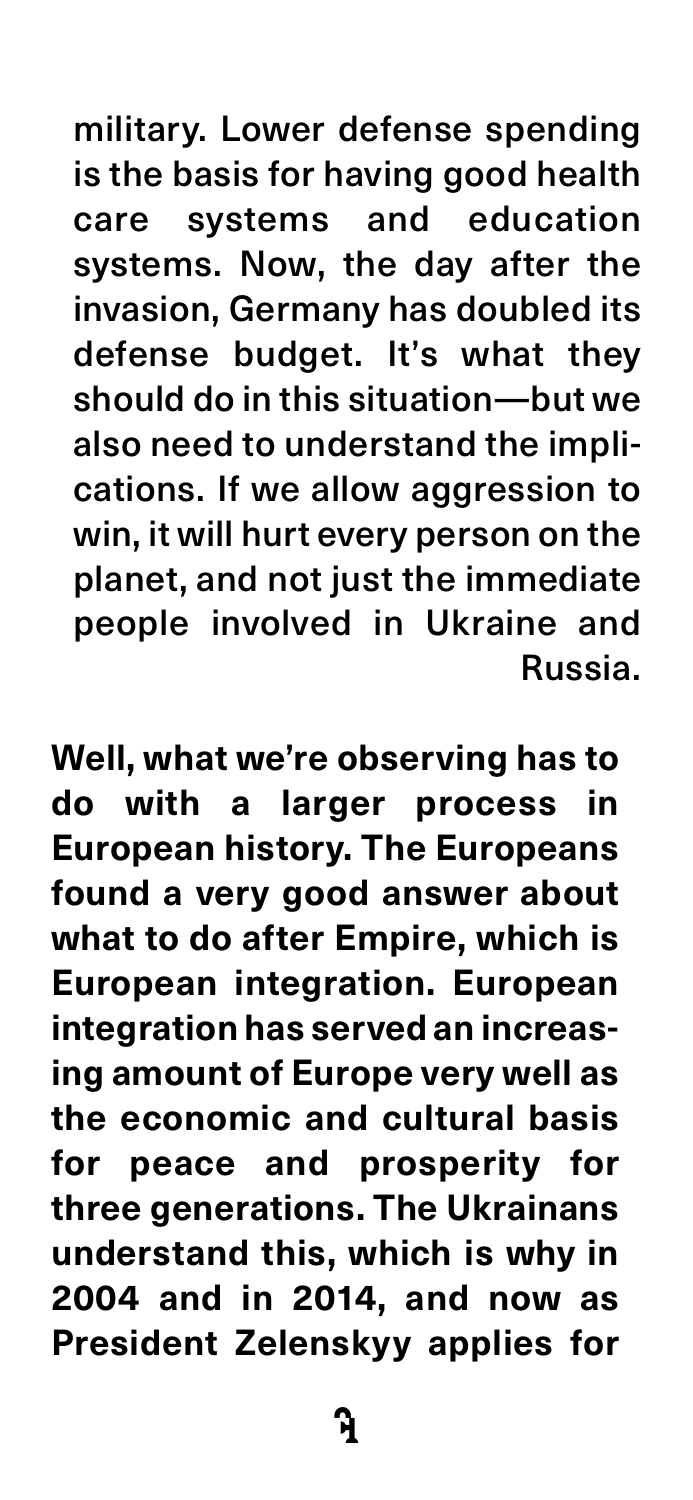**European Union membership, they've put Europe at the center of their thoughts and words, even as they face incredible struggles. So in Europe, you can either have integration, or you can have empire. Russia is the last important European country that is still on the side of empire. I think what European leaders are understanding is that a Europe that is going to be whole and free also has to be a Europe that is capable of defending itself—capable of defending those who are willing to defend it. Right now, European history is being made in Ukraine, because it's the Ukrainians who are willing to put their bodies in the way of risk, harm, and death in order to protect things that people, broadly speaking, care about. There's a curious way in which what the Ukrainians are now doing in these hours and days magnifies out into the rest of the world. I have this feeling that every day that the Ukrainians**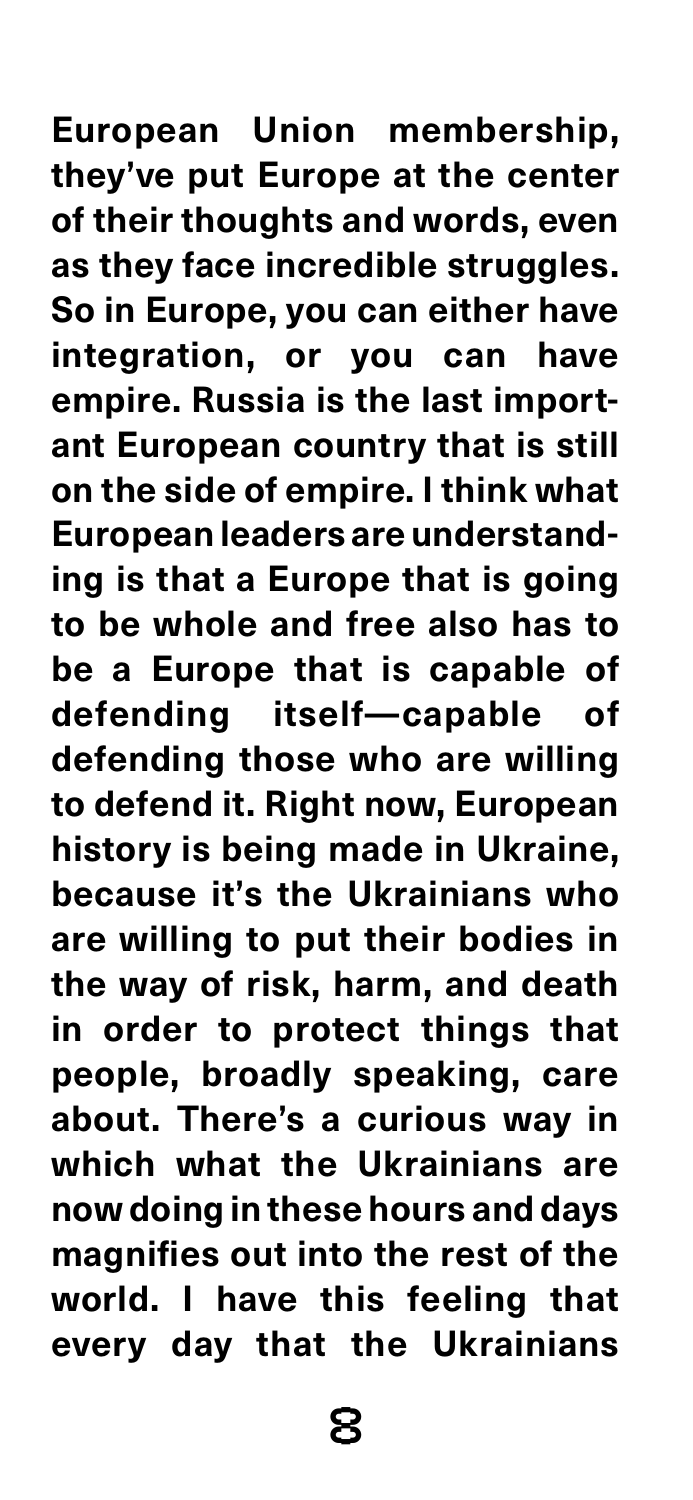**resist is giving us another year or another decade of the kind of life we're used to having. Every day that they fight magnifies outwards and gives us a chance to reflect, and affirm, and act on our own.** 

**A big intellectual mistake that a lot of people made after communism came to an end in Europe in** 

**1989, or the end of the Soviet Union in 1991, was the notion that now "there are no alternatives," to quote Maggie Thatcher. That was incorrect. There are always alternatives. Many, many people in the West thought that capitalism would automatically bring democracy. That's a very comforting thought because you can hand over the process of democracy to a larger impersonal force, to an invisible hand. That turns out not to be true. Both Russia and China have shown that tyranny can be wed very easily to capitalism.**  What's worse, if you delegate all **the work of freedom to imperson-**

**y**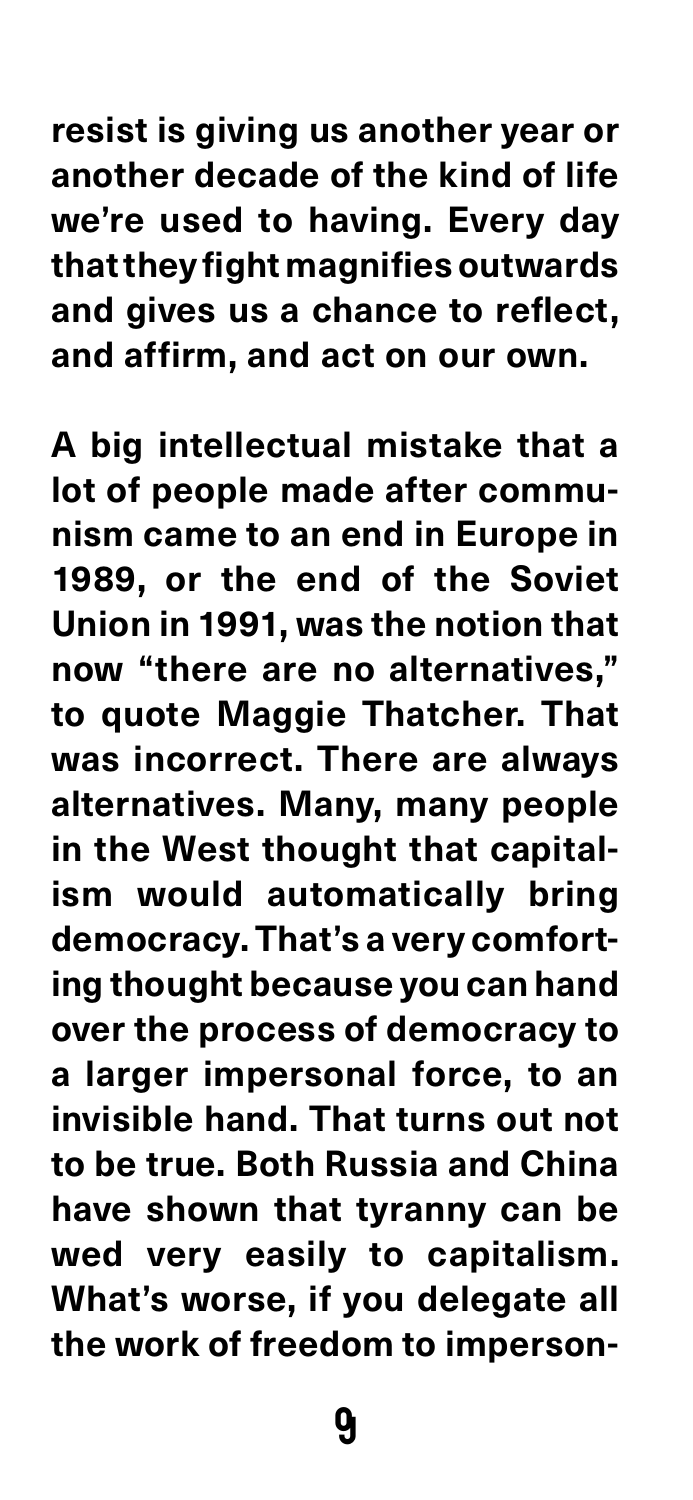### 10

**al forces, you're forgetting what freedom is. Freedom is all about resisting impersonal forces—becoming a personal force yourself.**

**What Putin is talking about is fate: that it's Ukraine's fate to be with Russia, it's Belarus's fate to be with Russia. A dictator's imagination of the past can create a single lane along which the future is going to travel. We have to resist both inevitability, our own thoughtless optimism, and ideas of eternity.** 

**And the way to do that is to be creative. It's to imagine multiple futures. Here the Ukrainians have been very helpful. From the Maidan Revolution to the present, they've been helping us to imagine how things could be different. They've been helping to shake us out of undue optimism and undue pessimism. Any positive outcome of this moment will have to do with Ukrainians helping us to think our**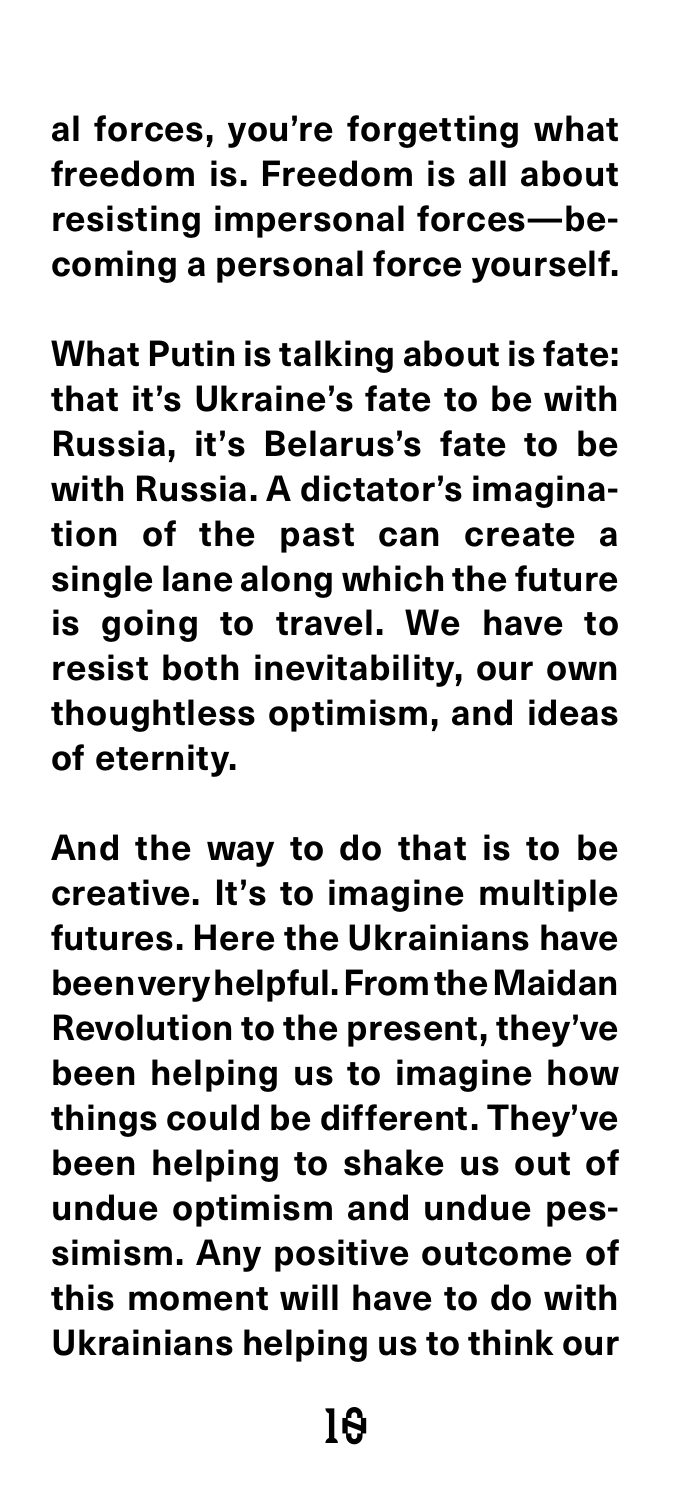#### **way into multiple, better futures.**

### 11 **Hannah Arendt has this idea in her**

Very often, people say that Russians have lived under an autocratic system for hundreds of years, so they can't have a democracy. Ukrainians have shown us this is not true. They have lived under the same Czarist autocracy and under the same Soviet autocracy. Ukraine had even worse economic conditions than the Russian Federation because it didn't have the natural resources of Russia. So it's a much poorer country, and still its people chose differently. They chose to have a liberal democracy and fought repeatedly to protect it, which means that even if you come from hundreds of years of autocracy, you can still choose democracy. This is one of the things that infuriates Putin about Ukraine, because it's like a poster that tells Russians: "look, you can choose differently."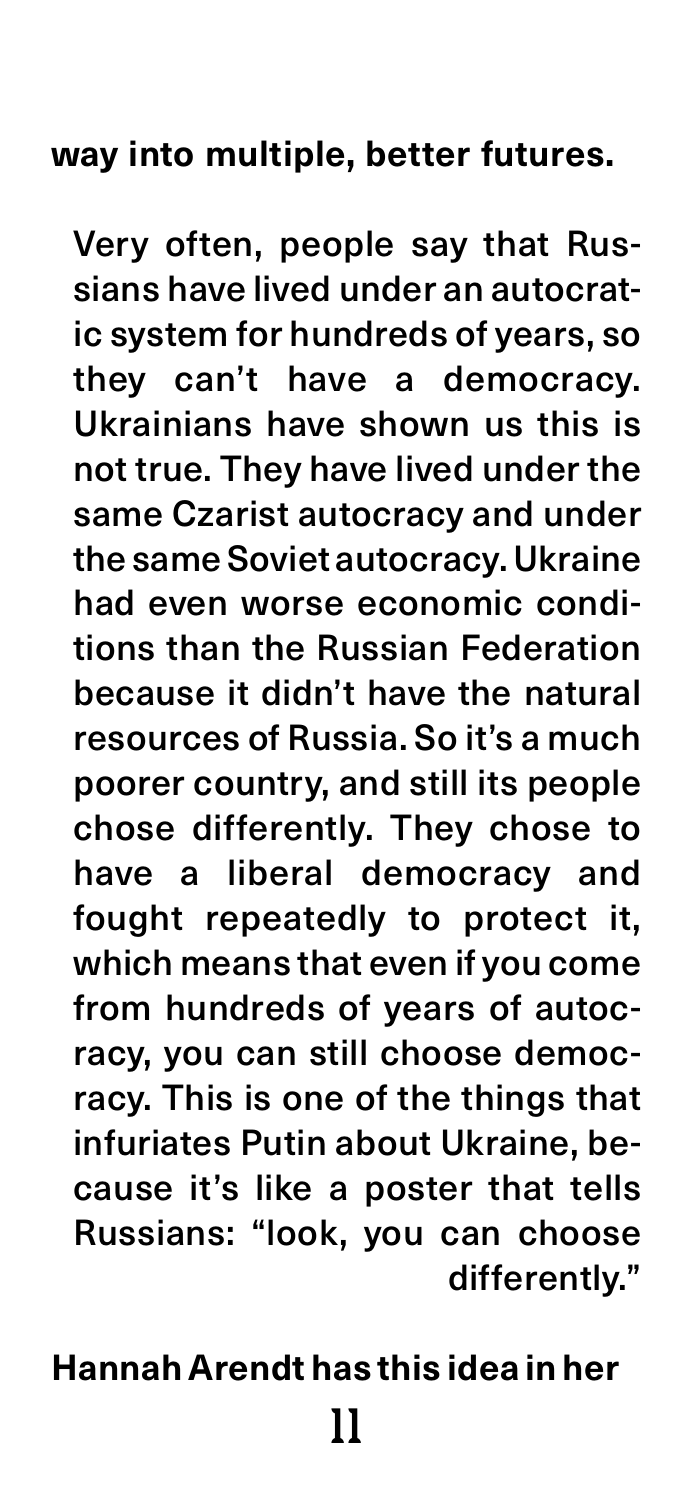### 12

**book** *Origins of Totalitarianism* **that the most important thing in life is renewal, the ability to invent new things, the human capacity to create new things. If we look at the language that Putin is using from Moscow, it's the exact opposite of that. It's all about deadening. It's all about closing down the imagination. It's all about forbidding alternatives. It's all about the idea that things that happened in the past have to repeat over and over. What's exciting about democracy, and the Ukrainians are helping us remember this, is democracy is unpredictable. Look, Volodymyr Zelenskyy is unpredictable. He's a Russian-speaking comedian who basically came out of nowhere, a Jew who won 73% of the vote in a free presidential election. That's what democracy can bring us. It can bring us unpredictable things. And now, he's a war president who's with his people. Democracy gives you**